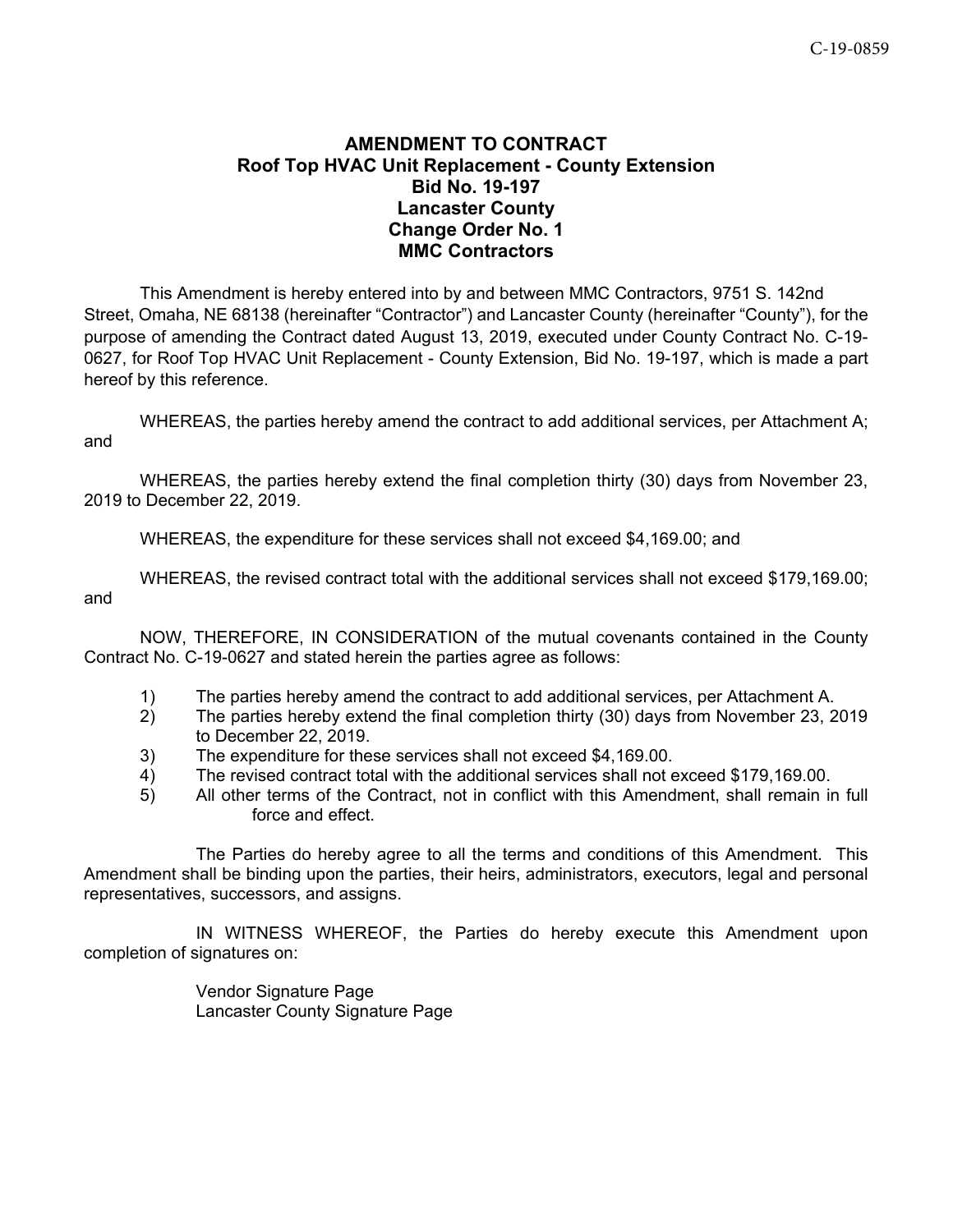## Vendor Signature Page

## AMENDMENT TO CONTRACT Roof Top HVAC Unit Replacement - County Extension Bid No. 19-197<br>Lancaster County Lancaster County Change Order No. 1 MMC Contractors

# Please sign, date and return within 5 days of receipt.

Mail to: City/County Purchasing<br>Attn: Brianne Crooks WILD BRIANNE CROOKS  $40$  So.  $8^{\circ}$  Street, Suite  $200^{\circ}$ Or email to: bcrooks@lincoln,ne.gov

| <b>Company Name:</b>                            | MMC Mechanical Contractors, Inc.      |
|-------------------------------------------------|---------------------------------------|
| By: (Please Sign)                               | lanne                                 |
| <b>By: (Please Print)</b>                       | Daniel L Christensen                  |
| Title:                                          | <b>Vice President</b>                 |
| <b>Company Address:</b>                         | 9751 S. 142nd Street, Omaha, NE 68138 |
| <b>Company Phone &amp; Fax:</b>                 | 402-861-0681/402-861-0682             |
| <b>E-Mail Address:</b>                          | anielsen@mmccontractors.com           |
| Date:                                           | 11/20/2019                            |
| <b>Contact Person for: Orders</b><br>or Service | Adam Nielsen                          |
| <b>Contact Phone Number:</b>                    | 402-215-2202                          |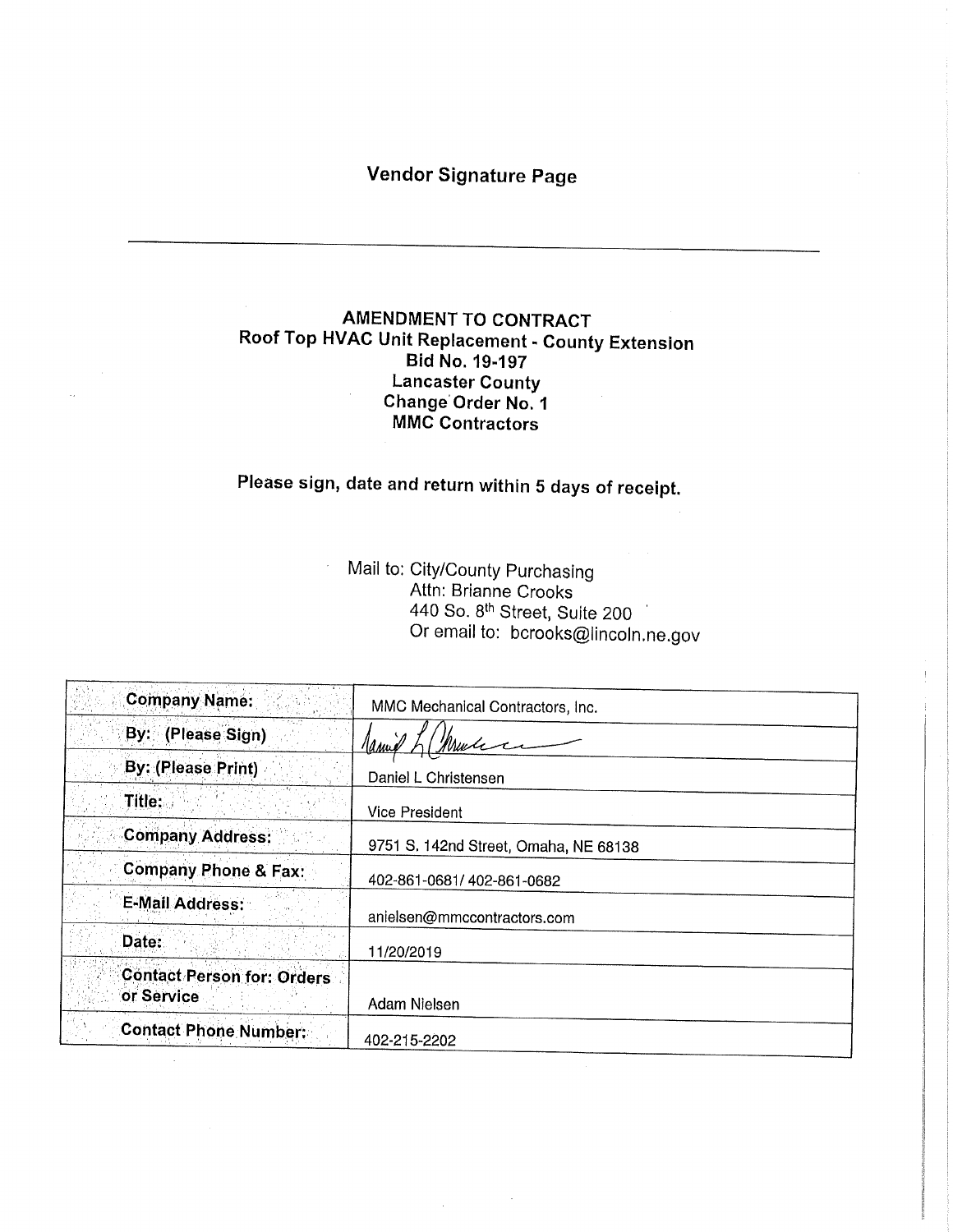## **Lancaster County Signature Page**

 $\mathcal{L}_\mathcal{L} = \mathcal{L}_\mathcal{L} = \mathcal{L}_\mathcal{L} = \mathcal{L}_\mathcal{L} = \mathcal{L}_\mathcal{L} = \mathcal{L}_\mathcal{L} = \mathcal{L}_\mathcal{L} = \mathcal{L}_\mathcal{L} = \mathcal{L}_\mathcal{L} = \mathcal{L}_\mathcal{L} = \mathcal{L}_\mathcal{L} = \mathcal{L}_\mathcal{L} = \mathcal{L}_\mathcal{L} = \mathcal{L}_\mathcal{L} = \mathcal{L}_\mathcal{L} = \mathcal{L}_\mathcal{L} = \mathcal{L}_\mathcal{L}$ 

## **AMENDMENT TO CONTRACT Roof Top HVAC Unit Replacement - County Extension Bid No. 19-197 Lancaster County Change Order No. 1 MMC Contractors**

## **EXECUTION BY LANCASTER COUNTY, NEBRASKA**

Contract Approved as to Form:

The Board of County Commissioners of Lancaster, Nebraska

 $\mathcal{L}_\text{max}$  and  $\mathcal{L}_\text{max}$  and  $\mathcal{L}_\text{max}$  and  $\mathcal{L}_\text{max}$ 

 $\mathcal{L}_\text{max}$  and  $\mathcal{L}_\text{max}$  and  $\mathcal{L}_\text{max}$  and  $\mathcal{L}_\text{max}$ 

 $\mathcal{L}_\text{max}$  and  $\mathcal{L}_\text{max}$  and  $\mathcal{L}_\text{max}$  and  $\mathcal{L}_\text{max}$ 

 $\mathcal{L}_\text{max}$  and  $\mathcal{L}_\text{max}$  and  $\mathcal{L}_\text{max}$  and  $\mathcal{L}_\text{max}$ 

Deputy Lancaster County Attorney

dated \_\_\_\_\_\_\_\_\_\_\_\_\_\_\_\_\_\_\_\_\_\_\_\_\_\_\_\_\_\_\_\_\_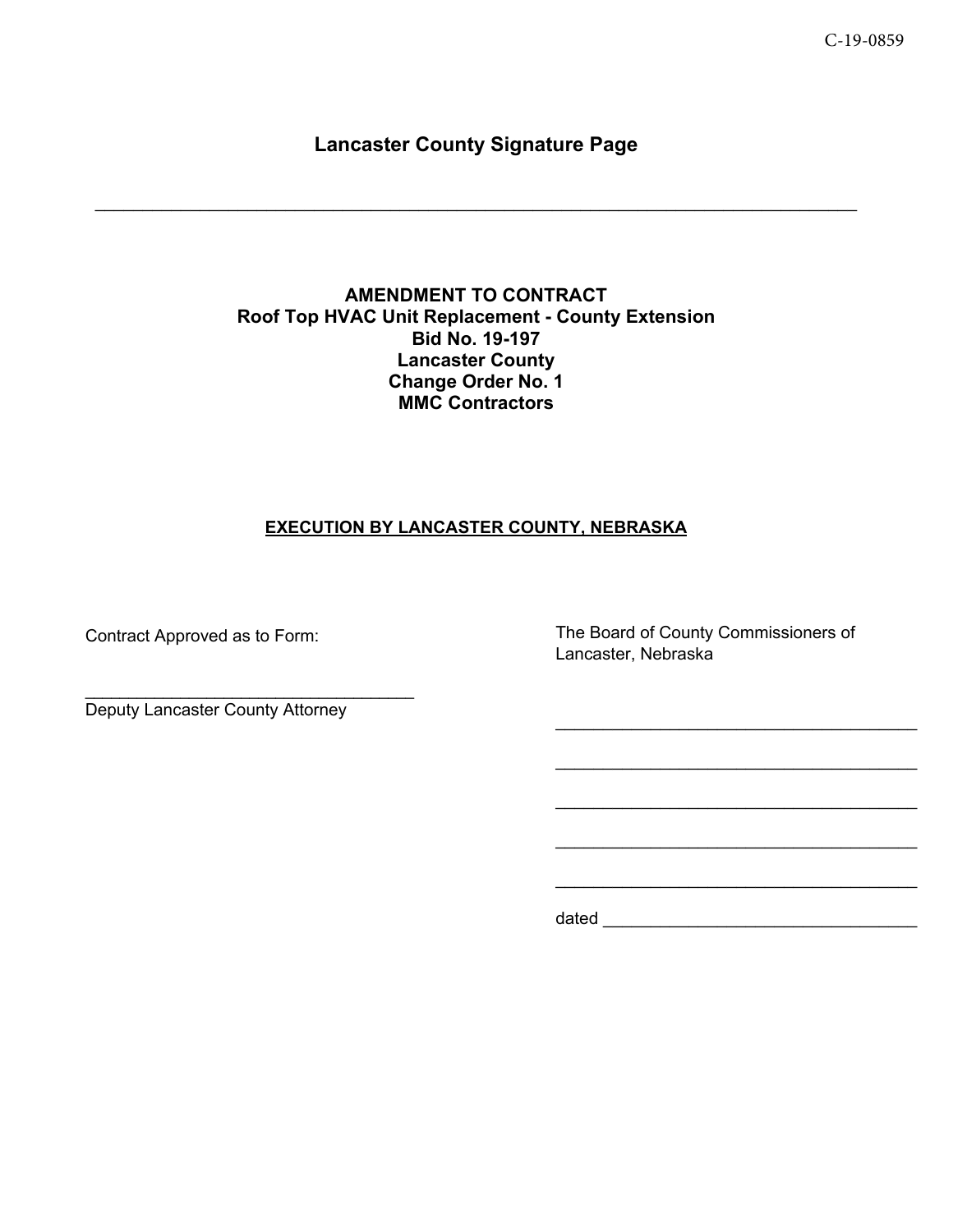## Change Proposal Request



MMC Proposal No: 1 Change Proposal Request No: Description of Change:

Add for wiring on ESI #1

### MMC-NE's Costs:

| <b>ACTIVITY DESCRIPTION</b> | QUANTITY                                | <b>UNIT</b><br>EQUIP. | EQUIP.<br>COST | <b>UNIT</b><br><b>MATERIALS</b> | <b>MATERIAL</b><br><b>UNIT LABOR</b><br>COST |  | <b>LABOR COST</b> | <b>TOTALS</b> |
|-----------------------------|-----------------------------------------|-----------------------|----------------|---------------------------------|----------------------------------------------|--|-------------------|---------------|
|                             |                                         |                       | --------       |                                 | ------                                       |  | -------           | -------       |
|                             |                                         |                       | --------       |                                 | -------                                      |  | .                 | --------      |
|                             |                                         |                       | -----          |                                 | -------                                      |  | ------            | -------       |
|                             |                                         |                       | -------        |                                 | -------                                      |  | -----             | --------      |
|                             |                                         |                       | ------         |                                 | -------                                      |  | ------            | -------       |
|                             |                                         |                       |                |                                 | ------                                       |  | -------           | --------      |
|                             |                                         |                       | --------       |                                 | -------                                      |  | ----              | --------      |
|                             |                                         |                       | --------       |                                 | ------                                       |  | ------            | --------      |
|                             |                                         |                       | -------        |                                 | ------                                       |  | ----              | --------      |
|                             |                                         |                       | -------        |                                 | -------                                      |  | -----             | --------      |
|                             |                                         |                       | -------        |                                 | ------                                       |  | -----             | --------      |
|                             |                                         |                       | -------        |                                 | -------                                      |  | -------           | -------       |
|                             |                                         |                       | -------        |                                 | -------                                      |  | ----              | -------       |
|                             |                                         |                       | -------        |                                 | ------                                       |  | ------            | --------      |
|                             |                                         |                       | --------       |                                 | -------                                      |  | ----              | --------      |
| <b>TOTALS</b>               |                                         |                       | \$0            |                                 | \$0                                          |  | \$0               | \$0           |
| Miscellaneous:              |                                         |                       |                |                                 |                                              |  |                   |               |
|                             |                                         | Burden                |                | 28.39% of Labor                 |                                              |  | \$0.00            |               |
|                             | Small Tool:<br>3.50% of Labor<br>\$0.00 |                       |                |                                 |                                              |  |                   |               |
|                             | Expendable<br>3.00% of Labor<br>\$0.00  |                       |                |                                 |                                              |  |                   |               |
|                             |                                         | Sales Tax             |                | 7.00% of Material               |                                              |  | \$0.00            |               |
|                             |                                         |                       |                |                                 | Miscellaneous Subtotal:                      |  | \$0.00            | \$0.00        |
|                             |                                         |                       |                |                                 | <b>MMC Total:</b>                            |  |                   | \$0.00        |
| Subcontracts:               |                                         |                       |                |                                 |                                              |  |                   |               |

Date: 31-0ct-19

#### Subcontracts:

| Commonwealth<br>1 Y       | 790        |            |
|---------------------------|------------|------------|
|                           |            |            |
| ົ                         |            |            |
|                           | S۱         |            |
| ∽                         |            |            |
| <b>SUBCONTRACT TOTAL:</b> | \$3,790.00 | \$3,790.00 |

Mark-ups:

| Cost of Work Subtotal         |            |
|-------------------------------|------------|
|                               | \$3,790.00 |
| 10% O & P on MMC's Work       | \$0.00     |
| 10% O & P on Subcontract Work | \$379.00   |
| Subtotal:                     | \$4,169.00 |
| 0.00% Bond                    | \$0.00     |
| 1.00% Insurance               | \$42.00    |
|                               | \$4,211.00 |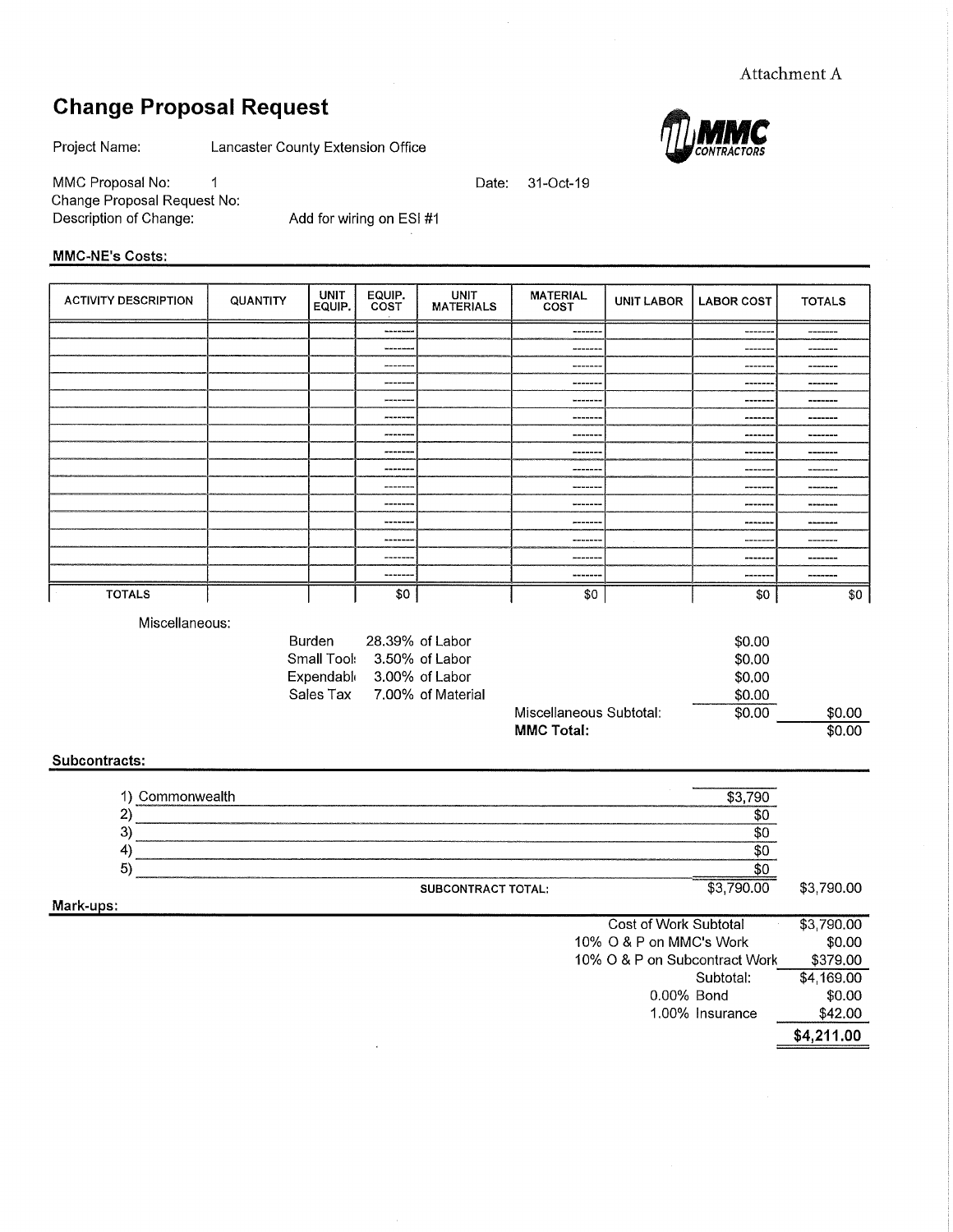| Engineering Technologies Inc<br>BERSTOWN-INSTRUMENTERNAME            | FSI<br>ENGINEER'S SUPPLEMENTAL INSTRUCTIONS                     |
|----------------------------------------------------------------------|-----------------------------------------------------------------|
| DATE ISSUED<br>October 10, 2019                                      | ETI ESI #                                                       |
| <b>TO</b><br>Nick Push                                               | Lancaster County Extension Office<br>PROJECT<br>RTU Replacement |
| <b>MMC</b> Contractors<br>9751 S. 142 <sup>nd</sup> St.<br>Omaha, NE | ETI PROJECT#<br>2019-054                                        |
|                                                                      | ESI BY<br>Taylor Roan, Tony Dupsky                              |
| CC                                                                   |                                                                 |

The work shall be carried out in accordance with the following supplemental instructions issued in accordance with the contract document without change in the contract sum or contract time. Proceeding with the work in accordance with these instructions indicates your acknowledgment that there will be no change in the contract sum or contract time.

1. Per Fire Marshal's directive, provide a new duct smoke detector, in-lieu of reusing the existing, in the supply side air duct for each roof-top unit. Duct smoke detector shall be compatible with the existing fire alarm system. Connect duct smoke detector to fire alarm system. Coordinate requirement with NECCO.

#### ENGINEER'S SUPPLEMENTAL INSTRUCTIONS (ESI) ENGINEER'S SUPPLEMENTAL INSTRUCTIONS (ESI)

J.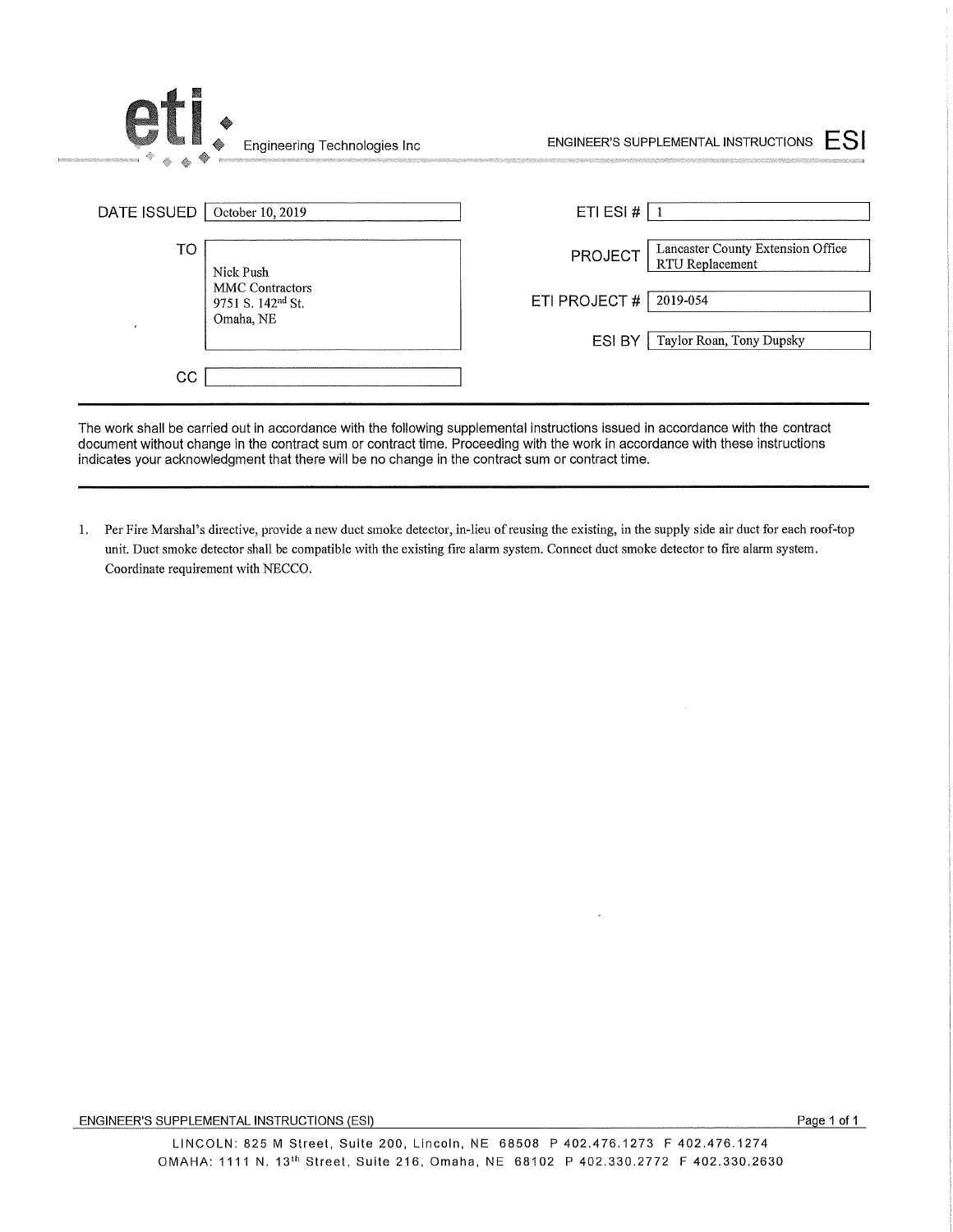

Commonwealth Electric Company of the Midwest 6321 North 7Qth Street Lincoln, NE 68507 Phone: (402) 474-1341

## PROPOSAL

MMC

Nick Push Date: 10/22/19

Job Name: RTU Replacement - ESI #1

Job Location: Lancaster County Extension

We hereby submit specifications and estimates for:

To supply labor and material to perform electrical work as per documents provided.

- Connect duct detectors supplied with units to existing fire alarm panel.
- $\overline{a}$ Electronic Contracting subcontract to supply programming and inspection is included in this proposal. See attached ECCO scope.

We Propose hereby to furnish material and labor - complete in accordance with above specifications, for the sum of:

Three Thousand Seven Hundred Ninety and 00/100 Dollars \$3,790.00

All material is guaranteed to be as specified. All work to be completed in a workmanlike manner according to standard practices. Any Alteration or deviation from above specifications involving extra costs will be executed only upon written orders and will become an extra charge over and above the estimate. All agreements contingent upon strikes, accidents or delays beyond our control. Owner to carry fire, tornado and other necessary insurance. Our workers are fully covered by Workman's Compensation Insurance.

This proposal may be withdrawn by us if not accepted within 30 days. General Service Manager

Matt Buiss

Signature: Matt Briggs

Acceptance of Proposal - The above prices, specifications and<br>conditions are satisfactory and are hereby accepted. You are authorized to do the work as specified. Payment will be made as outlined above.

**Signature** 

Date of Acceptance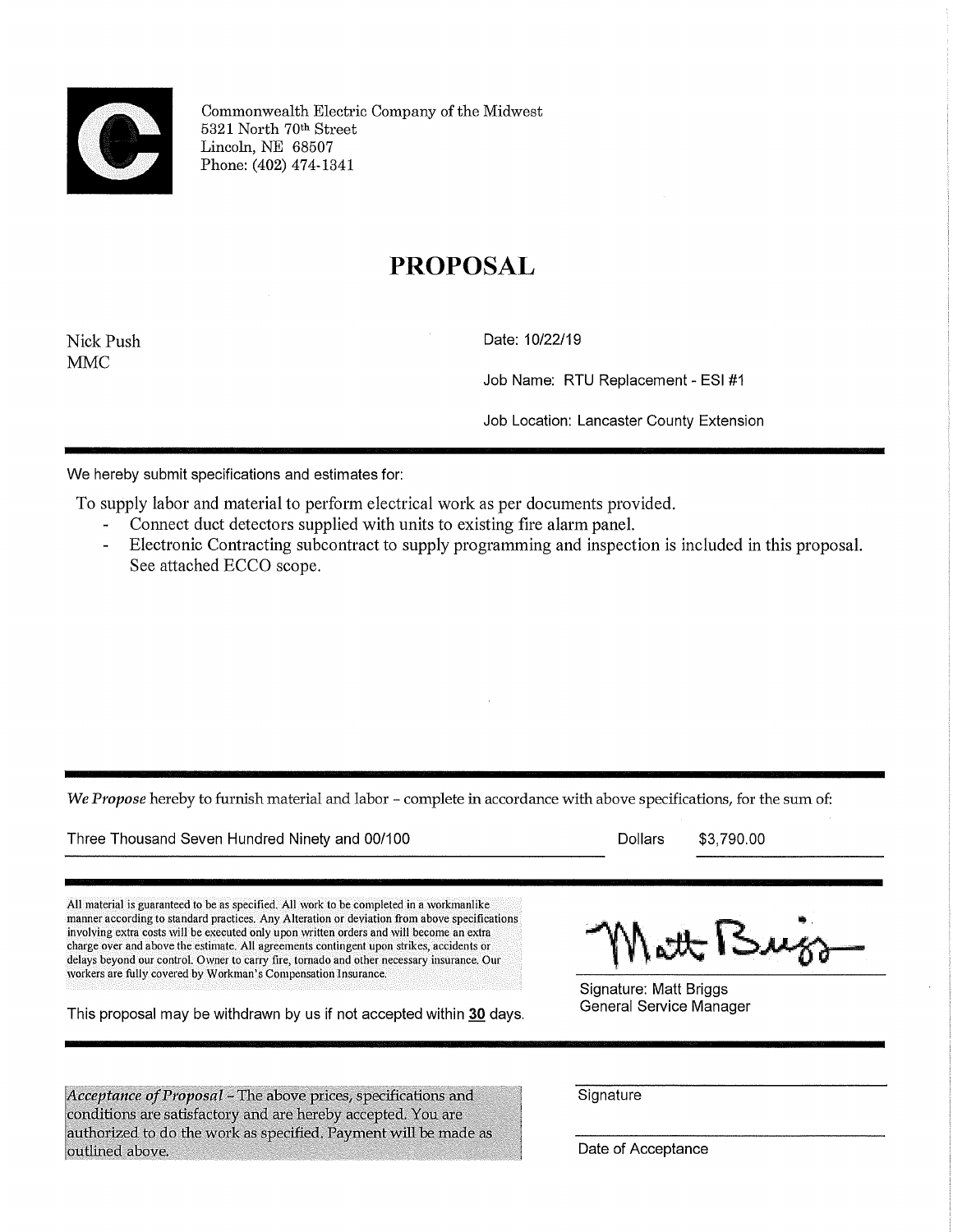|                                                                             | <b>PROPOSAL</b>                                                             |                     |  |
|-----------------------------------------------------------------------------|-----------------------------------------------------------------------------|---------------------|--|
|                                                                             |                                                                             |                     |  |
|                                                                             | <b>Electronic Contracting Company</b><br>6501 North 70 <sup>th</sup> Street |                     |  |
|                                                                             | Lincoln, NE 68507                                                           |                     |  |
|                                                                             | Ph: (402) 466-8274  Fax: (402) 466-0819                                     |                     |  |
|                                                                             |                                                                             | Proposal #102419-03 |  |
| <b>Proposal Submitted To:</b>                                               | <b>Phone:</b>                                                               | Date:               |  |
| Commonwealth Electric Company                                               | 402-473-2205                                                                | October 24, 2019    |  |
| Street:                                                                     | City, State, Zip Code:                                                      |                     |  |
| 5121 North 70 <sup>th</sup> Street                                          | Lincoln, NE 68507                                                           |                     |  |
| Project:                                                                    |                                                                             | ATTN:               |  |
| Lancaster County Extension Office - Duct Smoke Detector Supervision         |                                                                             | Matt Briggs         |  |
|                                                                             |                                                                             |                     |  |
| Electronic Contracting Company Respectfully Submits The Following Proposal: |                                                                             |                     |  |

-Draft system changes and pull a fire alarm permit for two duct detectors installed and wired by others.

-Make final connection at existing fire alarm panel.

-Test new devices with you and the AHJ.

Payment to be made as follows: Net 30 Days. All applicable taxes and rush shipping will be added to quoted price. NOTE: This proposal may be withdrawn if not accepted in 90 Days.

Nick Flury

Authorized Signature

### Submitted By: Nick Flury

Acceptance of Proposal: The above prices and conditions are hereby accepted. You are authorized to do the work as specified.

Authorized Signature

Date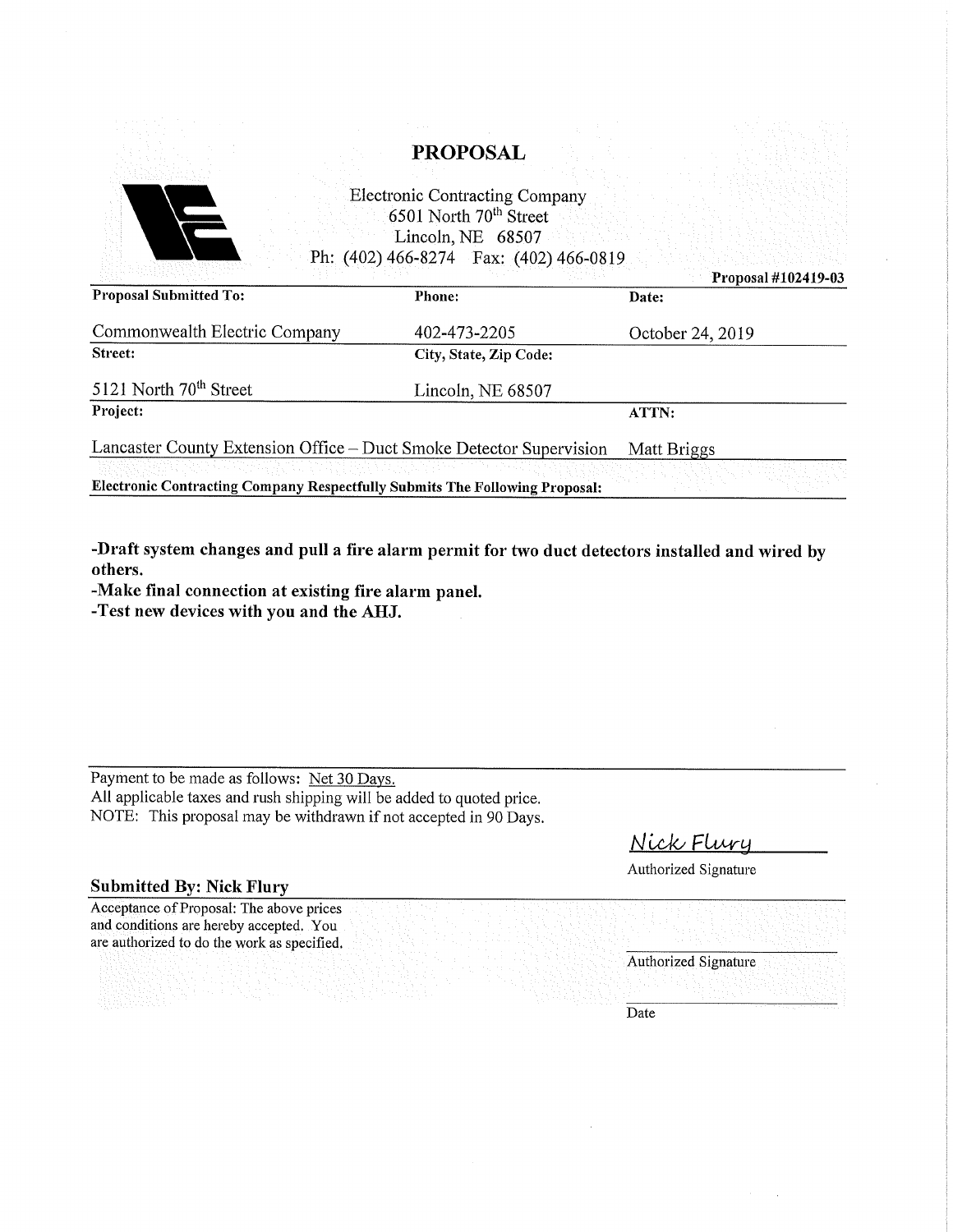

# $ACORD^{\circ}$  CERTIFICATE OF LIABILITY INSURANCE  $\frac{ORD^{\circ}}{R/17019}$

 $8/7/2010$ 

|                                                                                                                                                                                                                                                                                                                                                                                                                  |                                                                                                                                                                                                                                                                                                                                                                                                                                                                                                    |                                     |   |                                        |                                                          |                                  |                            | 31 ITZUZU                                                                                          | 01112019         |  |
|------------------------------------------------------------------------------------------------------------------------------------------------------------------------------------------------------------------------------------------------------------------------------------------------------------------------------------------------------------------------------------------------------------------|----------------------------------------------------------------------------------------------------------------------------------------------------------------------------------------------------------------------------------------------------------------------------------------------------------------------------------------------------------------------------------------------------------------------------------------------------------------------------------------------------|-------------------------------------|---|----------------------------------------|----------------------------------------------------------|----------------------------------|----------------------------|----------------------------------------------------------------------------------------------------|------------------|--|
| THIS CERTIFICATE IS ISSUED AS A MATTER OF INFORMATION ONLY AND CONFERS NO RIGHTS UPON THE CERTIFICATE HOLDER. THIS<br>CERTIFICATE DOES NOT AFFIRMATIVELY OR NEGATIVELY AMEND, EXTEND OR ALTER THE COVERAGE AFFORDED BY THE POLICIES<br>BELOW. THIS CERTIFICATE OF INSURANCE DOES NOT CONSTITUTE A CONTRACT BETWEEN THE ISSUING INSURER(S), AUTHORIZED<br>REPRESENTATIVE OR PRODUCER, AND THE CERTIFICATE HOLDER. |                                                                                                                                                                                                                                                                                                                                                                                                                                                                                                    |                                     |   |                                        |                                                          |                                  |                            |                                                                                                    |                  |  |
| IMPORTANT: If the certificate holder is an ADDITIONAL INSURED, the policy(ies) must have ADDITIONAL INSURED provisions or be endorsed.<br>If SUBROGATION IS WAIVED, subject to the terms and conditions of the policy, certain policies may require an endorsement. A statement on<br>this certificate does not confer rights to the certificate holder in lieu of such endorsement(s).                          |                                                                                                                                                                                                                                                                                                                                                                                                                                                                                                    |                                     |   |                                        |                                                          |                                  |                            |                                                                                                    |                  |  |
| <b>CONTACT</b><br>PRODUCER Lockton Companies<br><b>NAME:</b>                                                                                                                                                                                                                                                                                                                                                     |                                                                                                                                                                                                                                                                                                                                                                                                                                                                                                    |                                     |   |                                        |                                                          |                                  |                            |                                                                                                    |                  |  |
|                                                                                                                                                                                                                                                                                                                                                                                                                  | 444 W. 47th Street, Suite 900                                                                                                                                                                                                                                                                                                                                                                                                                                                                      |                                     |   |                                        | PHONE<br>(A/C. No. Ext):                                 |                                  |                            | FAX<br>(A/C. No);                                                                                  |                  |  |
|                                                                                                                                                                                                                                                                                                                                                                                                                  | Kansas City MO 64112-1906                                                                                                                                                                                                                                                                                                                                                                                                                                                                          |                                     |   |                                        | <b>E-MAIL</b><br><b>ADDRESS:</b>                         |                                  |                            |                                                                                                    |                  |  |
|                                                                                                                                                                                                                                                                                                                                                                                                                  | $(816)$ 960-9000                                                                                                                                                                                                                                                                                                                                                                                                                                                                                   |                                     |   |                                        |                                                          |                                  |                            | INSURER(S) AFFORDING COVERAGE                                                                      | <b>NAIC#</b>     |  |
|                                                                                                                                                                                                                                                                                                                                                                                                                  |                                                                                                                                                                                                                                                                                                                                                                                                                                                                                                    |                                     |   |                                        | INSURER A: Old Republic General Ins Corporation<br>24139 |                                  |                            |                                                                                                    |                  |  |
| <b>INSURED</b>                                                                                                                                                                                                                                                                                                                                                                                                   | MMC MECHANICAL CONTRACTORS, INC.                                                                                                                                                                                                                                                                                                                                                                                                                                                                   |                                     |   |                                        | 42374<br>INSURER B: Houston Casualty Company             |                                  |                            |                                                                                                    |                  |  |
| 1066934                                                                                                                                                                                                                                                                                                                                                                                                          | 9751 S. 142ND STREET                                                                                                                                                                                                                                                                                                                                                                                                                                                                               |                                     |   |                                        |                                                          |                                  |                            | INSURER c: Travelers Property Casualty Co of America                                               | 25674            |  |
|                                                                                                                                                                                                                                                                                                                                                                                                                  | OMAHA NE 68138                                                                                                                                                                                                                                                                                                                                                                                                                                                                                     |                                     |   |                                        | <b>INSURER D:</b>                                        |                                  |                            |                                                                                                    |                  |  |
|                                                                                                                                                                                                                                                                                                                                                                                                                  |                                                                                                                                                                                                                                                                                                                                                                                                                                                                                                    |                                     |   |                                        | <b>INSURERE:</b>                                         |                                  |                            |                                                                                                    |                  |  |
|                                                                                                                                                                                                                                                                                                                                                                                                                  |                                                                                                                                                                                                                                                                                                                                                                                                                                                                                                    |                                     |   |                                        | <b>INSURER F:</b>                                        |                                  |                            |                                                                                                    |                  |  |
|                                                                                                                                                                                                                                                                                                                                                                                                                  | <b>COVERAGES</b>                                                                                                                                                                                                                                                                                                                                                                                                                                                                                   |                                     |   | <b>CERTIFICATE NUMBER:</b><br>16240426 |                                                          |                                  |                            | <b>REVISION NUMBER:</b>                                                                            | xxxxxxx          |  |
|                                                                                                                                                                                                                                                                                                                                                                                                                  | THIS IS TO CERTIFY THAT THE POLICIES OF INSURANCE LISTED BELOW HAVE BEEN ISSUED TO THE INSURED NAMED ABOVE FOR THE POLICY PERIOD<br>INDICATED. NOTWITHSTANDING ANY REQUIREMENT, TERM OR CONDITION OF ANY CONTRACT OR OTHER DOCUMENT WITH RESPECT TO WHICH THIS<br>CERTIFICATE MAY BE ISSUED OR MAY PERTAIN, THE INSURANCE AFFORDED BY THE POLICIES DESCRIBED HEREIN IS SUBJECT TO ALL THE TERMS,<br>EXCLUSIONS AND CONDITIONS OF SUCH POLICIES, LIMITS SHOWN MAY HAVE BEEN REDUCED BY PAID CLAIMS. |                                     |   |                                        |                                                          |                                  |                            |                                                                                                    |                  |  |
| <b>INSR</b><br>LTR                                                                                                                                                                                                                                                                                                                                                                                               | <b>TYPE OF INSURANCE</b>                                                                                                                                                                                                                                                                                                                                                                                                                                                                           | <b>ADDL SUBR</b><br><b>INSD WVD</b> |   | <b>POLICY NUMBER</b>                   |                                                          | POLICY EFF<br>(MM/DD/YYYY)       | POLICY EXP<br>(MM/DD/YYYY) | <b>LIMITS</b>                                                                                      |                  |  |
| x<br>A                                                                                                                                                                                                                                                                                                                                                                                                           | <b>COMMERCIAL GENERAL LIABILITY</b>                                                                                                                                                                                                                                                                                                                                                                                                                                                                | Υ                                   | N | A7DG09221804                           |                                                          | 3/1/2019                         | 3/1/2020                   | <b>EACH OCCURRENCE</b>                                                                             | \$1,000,000      |  |
|                                                                                                                                                                                                                                                                                                                                                                                                                  | $\mathbf{x}$<br>CLAIMS-MADE<br><b>OCCUR</b>                                                                                                                                                                                                                                                                                                                                                                                                                                                        |                                     |   |                                        |                                                          |                                  |                            | DAMAGE TO RENTED<br>PREMISES (Ea occurrence)<br>\$300,000                                          |                  |  |
| x                                                                                                                                                                                                                                                                                                                                                                                                                | <b>CONTRACTUAL</b>                                                                                                                                                                                                                                                                                                                                                                                                                                                                                 |                                     |   |                                        |                                                          |                                  |                            | \$10,000<br>MED EXP (Any one person)                                                               |                  |  |
|                                                                                                                                                                                                                                                                                                                                                                                                                  |                                                                                                                                                                                                                                                                                                                                                                                                                                                                                                    |                                     |   |                                        |                                                          |                                  |                            | PERSONAL & ADV INJURY                                                                              | \$1,000,000      |  |
|                                                                                                                                                                                                                                                                                                                                                                                                                  | GEN'L AGGREGATE LIMIT APPLIES PER:                                                                                                                                                                                                                                                                                                                                                                                                                                                                 |                                     |   |                                        |                                                          |                                  |                            | <b>GENERAL AGGREGATE</b>                                                                           | \$2,000,000      |  |
|                                                                                                                                                                                                                                                                                                                                                                                                                  | <b>PRO-</b><br>JECT<br>POLICY $ X $<br>LOC                                                                                                                                                                                                                                                                                                                                                                                                                                                         |                                     |   |                                        |                                                          |                                  |                            | PRODUCTS - COMP/OP AGG                                                                             | \$2,000,000      |  |
|                                                                                                                                                                                                                                                                                                                                                                                                                  | OTHER:                                                                                                                                                                                                                                                                                                                                                                                                                                                                                             |                                     |   |                                        |                                                          |                                  |                            | \$                                                                                                 |                  |  |
| A                                                                                                                                                                                                                                                                                                                                                                                                                | <b>AUTOMOBILE LIABILITY</b>                                                                                                                                                                                                                                                                                                                                                                                                                                                                        | Y                                   | N | A7CA09221804                           |                                                          | 3/1/2019                         | 3/1/2020                   | COMBINED SINGLE LIMIT<br>(Ea accident)                                                             | \$1,000,000      |  |
| X                                                                                                                                                                                                                                                                                                                                                                                                                | <b>ANY AUTO</b>                                                                                                                                                                                                                                                                                                                                                                                                                                                                                    |                                     |   |                                        |                                                          |                                  |                            | BODILY INJURY (Per person)                                                                         | <b>* XXXXXXX</b> |  |
|                                                                                                                                                                                                                                                                                                                                                                                                                  | OWNED<br>SCHEDULED<br><b>AUTOS ONLY</b>                                                                                                                                                                                                                                                                                                                                                                                                                                                            |                                     |   |                                        |                                                          |                                  |                            | BODILY INJURY (Per accident)                                                                       | \$XXXXXXX        |  |
| X                                                                                                                                                                                                                                                                                                                                                                                                                | AUTOS<br>NON-OWNED<br>AUTOS ONLY<br><b>HIRED</b><br>X<br><b>AUTOS ONLY</b>                                                                                                                                                                                                                                                                                                                                                                                                                         |                                     |   |                                        |                                                          |                                  |                            | <b>PROPERTY DAMAGE</b><br>(Per accident)                                                           | \$XXXXXXX        |  |
|                                                                                                                                                                                                                                                                                                                                                                                                                  |                                                                                                                                                                                                                                                                                                                                                                                                                                                                                                    |                                     |   |                                        |                                                          |                                  |                            |                                                                                                    | <b>\$XXXXXXX</b> |  |
| в                                                                                                                                                                                                                                                                                                                                                                                                                | <b>UMBRELLA LIAB</b><br>X<br><b>OCCUR</b>                                                                                                                                                                                                                                                                                                                                                                                                                                                          | N                                   | N | H19XC50421-04                          |                                                          | 3/1/2019                         | 3/1/2020                   | <b>EACH OCCURRENCE</b>                                                                             | \$5,000,000      |  |
| X                                                                                                                                                                                                                                                                                                                                                                                                                | <b>EXCESS LIAB</b><br><b>CLAIMS-MADE</b>                                                                                                                                                                                                                                                                                                                                                                                                                                                           |                                     |   |                                        |                                                          |                                  |                            | <b>AGGREGATE</b>                                                                                   | \$5,000,000      |  |
|                                                                                                                                                                                                                                                                                                                                                                                                                  | <b>DED</b><br><b>RETENTIONS</b>                                                                                                                                                                                                                                                                                                                                                                                                                                                                    |                                     |   |                                        |                                                          |                                  |                            |                                                                                                    | \$XXXXXXX        |  |
| A                                                                                                                                                                                                                                                                                                                                                                                                                | <b>WORKERS COMPENSATION</b><br>AND EMPLOYERS' LIABILITY<br>Y/N                                                                                                                                                                                                                                                                                                                                                                                                                                     |                                     | Y | A7DW09221804 (AOS)                     |                                                          | 3/1/2019                         | 3/1/2020                   | OTH-<br>PER<br>STATUTE<br>X<br>ĒŔ                                                                  |                  |  |
| A<br>A                                                                                                                                                                                                                                                                                                                                                                                                           | A7CW09221804 (WI ONLY)<br>EXCLUDES PR, US VI<br>ANY PROPRIETOR/PARTNER/EXECUTIVE<br>$\mathbf N$<br>N/A<br>OFFICER/MEMBER EXCLUDED?                                                                                                                                                                                                                                                                                                                                                                 |                                     |   | 3/1/2019                               | 3/1/2020                                                 | E.L. EACH ACCIDENT               | \$1,000,000                |                                                                                                    |                  |  |
|                                                                                                                                                                                                                                                                                                                                                                                                                  | (Mandatory in NH)<br>If ves. describe under                                                                                                                                                                                                                                                                                                                                                                                                                                                        |                                     |   | STOP GAP ONLY: ND, OH, WA, WY          |                                                          |                                  |                            | E.L. DISEASE - EA EMPLOYEE $\vert \cdot \vert$ ,000,000                                            |                  |  |
|                                                                                                                                                                                                                                                                                                                                                                                                                  | <b>DESCRIPTION OF OPERATIONS below</b>                                                                                                                                                                                                                                                                                                                                                                                                                                                             |                                     |   |                                        |                                                          |                                  |                            | E.L. DISEASE - POLICY LIMIT $\vert \$ 1,000,000$                                                   |                  |  |
| C                                                                                                                                                                                                                                                                                                                                                                                                                | <b>BLANKET BUILDERS</b><br><b>RISK / INSTALLATION</b><br><b>FLOATER</b>                                                                                                                                                                                                                                                                                                                                                                                                                            | N                                   | N | QT6600H524724TIL19                     |                                                          | 3/1/2019                         | 3/1/2020                   | SPECIAL FORM, REPLACEMENT<br>COST, VARIOUS DEDUCTIBLES                                             |                  |  |
|                                                                                                                                                                                                                                                                                                                                                                                                                  | DESCRIPTION OF OPERATIONS / LOCATIONS / VEHICLES (ACORD 101, Additional Remarks Schedule, may be attached if more space is required)                                                                                                                                                                                                                                                                                                                                                               |                                     |   |                                        |                                                          |                                  |                            |                                                                                                    |                  |  |
|                                                                                                                                                                                                                                                                                                                                                                                                                  | RE: PROJECT: 19-197; LANCASTER COUNTY ROOF TOP HVAC UNIT REPLACEMENT; ADDRESS: 444 CHERRY RD, LINCOLN, NE 68528; LANCASTER                                                                                                                                                                                                                                                                                                                                                                         |                                     |   |                                        |                                                          |                                  |                            |                                                                                                    |                  |  |
|                                                                                                                                                                                                                                                                                                                                                                                                                  | COUNTY IS ADDITIONAL INSURED ON GENERAL AND AUTO LIABILITY COVERAGE, ON A PRIMARY, NON-CONTRIBUTORY BASIS, AS<br>REQUIRED BY WRITTEN CONTRACT. WAIVER OF SUBROGATION IN FAVOR OF THE ADDITIONAL INSURED APPLIES ON WC COVERAGE, AS                                                                                                                                                                                                                                                                 |                                     |   |                                        |                                                          |                                  |                            |                                                                                                    |                  |  |
|                                                                                                                                                                                                                                                                                                                                                                                                                  | REQUIRED BY WRITTEN CONTRACT AND WHERE ALLOWED BY LAW.  COVERAGE IS SUBJECT TO THE TERMS AND CONDITIONS OF THE                                                                                                                                                                                                                                                                                                                                                                                     |                                     |   |                                        |                                                          |                                  |                            |                                                                                                    |                  |  |
|                                                                                                                                                                                                                                                                                                                                                                                                                  | POLICY. **SEE ATTACHMENT                                                                                                                                                                                                                                                                                                                                                                                                                                                                           |                                     |   |                                        |                                                          |                                  |                            |                                                                                                    |                  |  |
|                                                                                                                                                                                                                                                                                                                                                                                                                  |                                                                                                                                                                                                                                                                                                                                                                                                                                                                                                    |                                     |   |                                        |                                                          |                                  |                            |                                                                                                    |                  |  |
|                                                                                                                                                                                                                                                                                                                                                                                                                  |                                                                                                                                                                                                                                                                                                                                                                                                                                                                                                    |                                     |   |                                        |                                                          |                                  |                            |                                                                                                    |                  |  |
|                                                                                                                                                                                                                                                                                                                                                                                                                  | <b>CERTIFICATE HOLDER</b>                                                                                                                                                                                                                                                                                                                                                                                                                                                                          |                                     |   |                                        |                                                          | <b>CANCELLATION</b>              | See Attachments            |                                                                                                    |                  |  |
|                                                                                                                                                                                                                                                                                                                                                                                                                  | 16240426                                                                                                                                                                                                                                                                                                                                                                                                                                                                                           |                                     |   |                                        |                                                          |                                  |                            |                                                                                                    |                  |  |
|                                                                                                                                                                                                                                                                                                                                                                                                                  | LANCASTER COUNTY                                                                                                                                                                                                                                                                                                                                                                                                                                                                                   |                                     |   |                                        |                                                          |                                  |                            | SHOULD ANY OF THE ABOVE DESCRIBED POLICIES BE CANCELLED BEFORE                                     |                  |  |
|                                                                                                                                                                                                                                                                                                                                                                                                                  | 555 SO. 10TH STREET                                                                                                                                                                                                                                                                                                                                                                                                                                                                                |                                     |   |                                        |                                                          |                                  |                            | THE EXPIRATION DATE THEREOF, NOTICE WILL BE DELIVERED IN<br>ACCORDANCE WITH THE POLICY PROVISIONS. |                  |  |
|                                                                                                                                                                                                                                                                                                                                                                                                                  | LINCOLN NE 68508                                                                                                                                                                                                                                                                                                                                                                                                                                                                                   |                                     |   |                                        |                                                          |                                  |                            |                                                                                                    |                  |  |
|                                                                                                                                                                                                                                                                                                                                                                                                                  |                                                                                                                                                                                                                                                                                                                                                                                                                                                                                                    |                                     |   |                                        |                                                          | <b>AUTHORIZED REPRESENTATIVE</b> |                            |                                                                                                    |                  |  |
|                                                                                                                                                                                                                                                                                                                                                                                                                  |                                                                                                                                                                                                                                                                                                                                                                                                                                                                                                    |                                     |   |                                        |                                                          |                                  |                            |                                                                                                    |                  |  |
|                                                                                                                                                                                                                                                                                                                                                                                                                  |                                                                                                                                                                                                                                                                                                                                                                                                                                                                                                    |                                     |   |                                        |                                                          |                                  |                            |                                                                                                    |                  |  |
|                                                                                                                                                                                                                                                                                                                                                                                                                  |                                                                                                                                                                                                                                                                                                                                                                                                                                                                                                    |                                     |   |                                        |                                                          |                                  |                            | © 1988 <sup>(2015</sup> ACORD CORPORATION. All rights reserved.                                    |                  |  |
|                                                                                                                                                                                                                                                                                                                                                                                                                  | ACORD 25 (2016/02)                                                                                                                                                                                                                                                                                                                                                                                                                                                                                 |                                     |   |                                        |                                                          |                                  |                            |                                                                                                    |                  |  |

The ACORD name and logo are registered marks of ACORD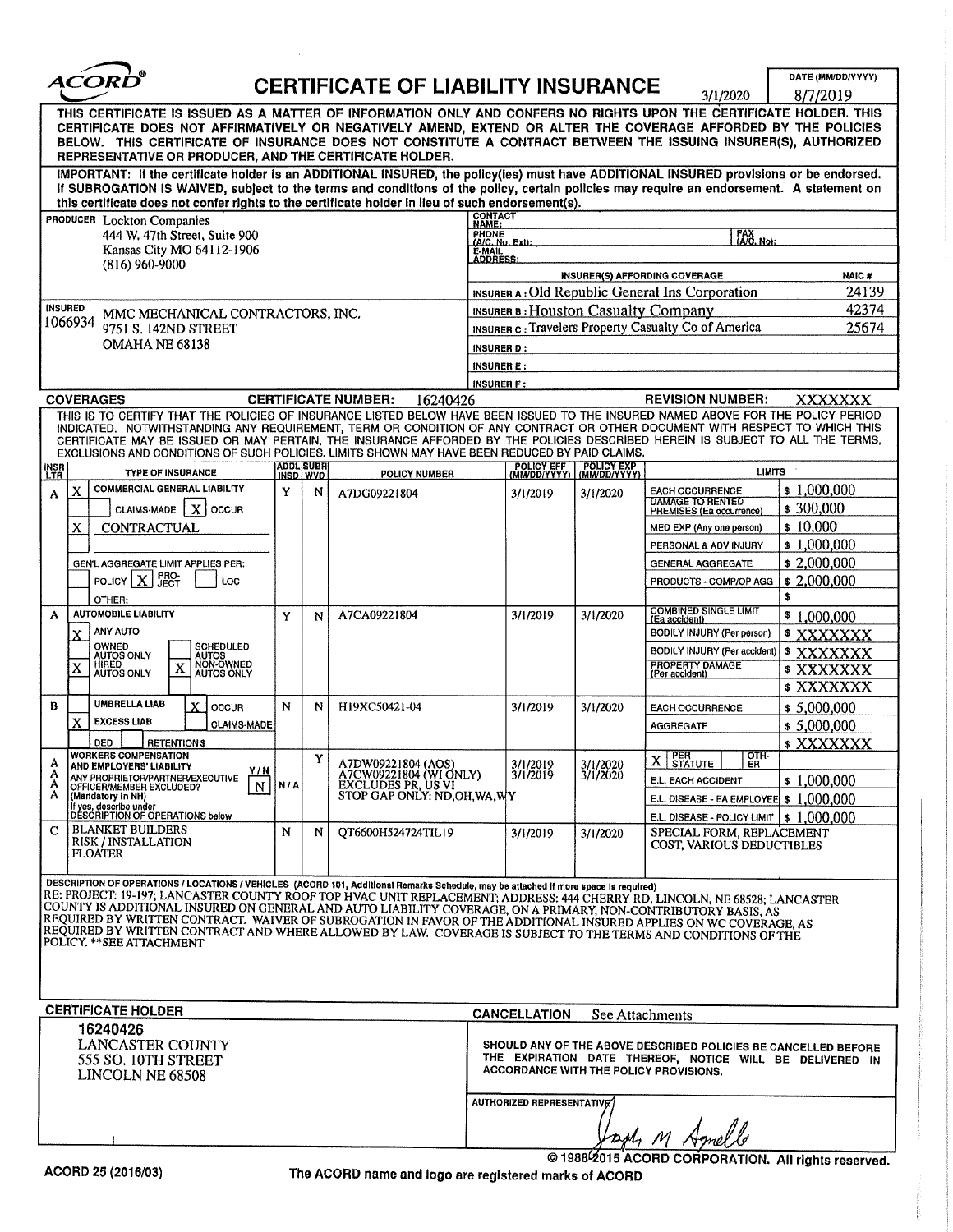BUILDERS RISK; CONTRACT AMOUNT \$175,000; FLOOD DEDUCT- NO COVERAGE, EARTHQUAKE- \$25,000, AOP-  $$5,000.$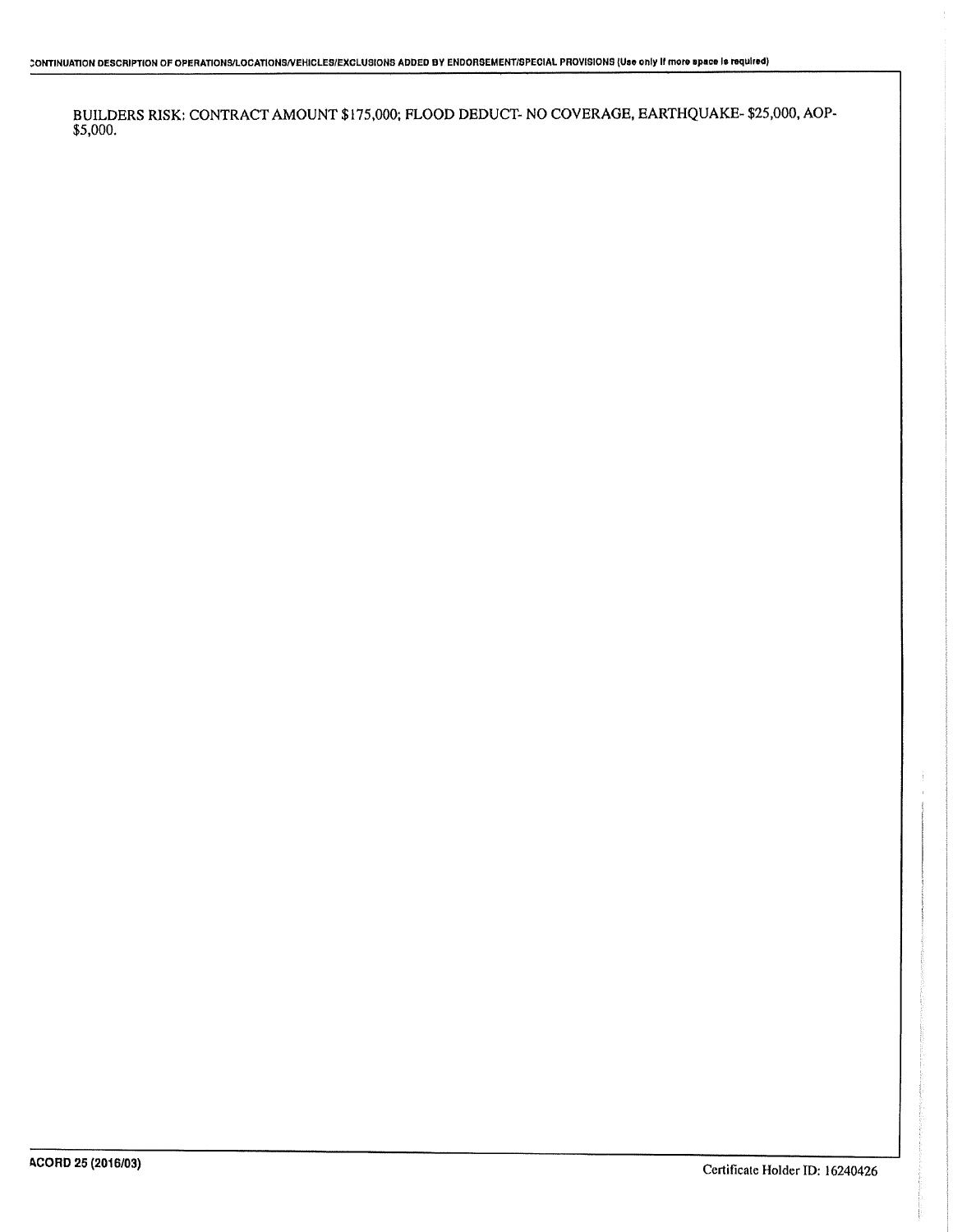POLICY NUMBER: A7DG09221804

COMMERCIAL GENERAL LIABILITY CG 20 1004 13

THIS ENDORSEMENT CHANGES THE POLICY. PLEASE READ IT CAREFULLY.

## ADDITIONAL INSURED --- OWNERS, LESSEES OR CONTRACTORS -- SCHEDULED PERSON OR ORGANIZATION

This endorsement modifies insurance provided under the following:

COMMERCIAL GENERAL LIABILITY COVERAGE PART

#### **SCHEDULE**

#### Name of Additional Insured Person(s) or Organization(s):

ANY PERSONS OR ORGANIZATIONS TO WHOM OR TO WHICH YOU ARE REQUIRED TO PROVIDE ADDITIONAL INSURED STATUS IN A WRITTEN CONTRACT OR WRITTEN AGREEMENT EXECUTED PRIOR TO THE LOSS EXCEPT WHERE SUCH CONTRACT OR AGREEMENT IS PROHIBITED BY LAW.

#### Locatlon(s) Of Covered Operations:

VARIOUS AS REQUIRED PER WRITTEN CONTRACT.

(Information required to complete this Schedule, if not shown above, will be shown in the Declarations.)

A. Section II - Who Is An Insured is amended to include as an additional insured the person(s) or organization(s) shown in the Schedule, but only with respect to liability for "bodily injury", "property damage" or "personal and advertising Injury" caused, In whole or in part, by:

- 1. Your acts or omissions; or
- 2. The acts or omissions of those acting on your behalf;

in the performance of your ongoing operations for the additional insured(s) at the locatlon(s) designated above.

However:

However:<br>1. The insurance afforded to such additional insured only applies to the extent permitted by law;<br>and  $1.$  The insurance afforded to such additional insured only applies to the extent permitted by law:

2. If coverage provided to the additional insured is required by a contract or agreement, the Linductured From the Land Entertainment will not be broader than that which you are required by the contract or agreement to provide for such additional insured.

B. With respect to the insurance afforded to these additional insureds, the following additional exclusions apply:

This insurance does not apply to "bodily injury" or "property damage" occurring after: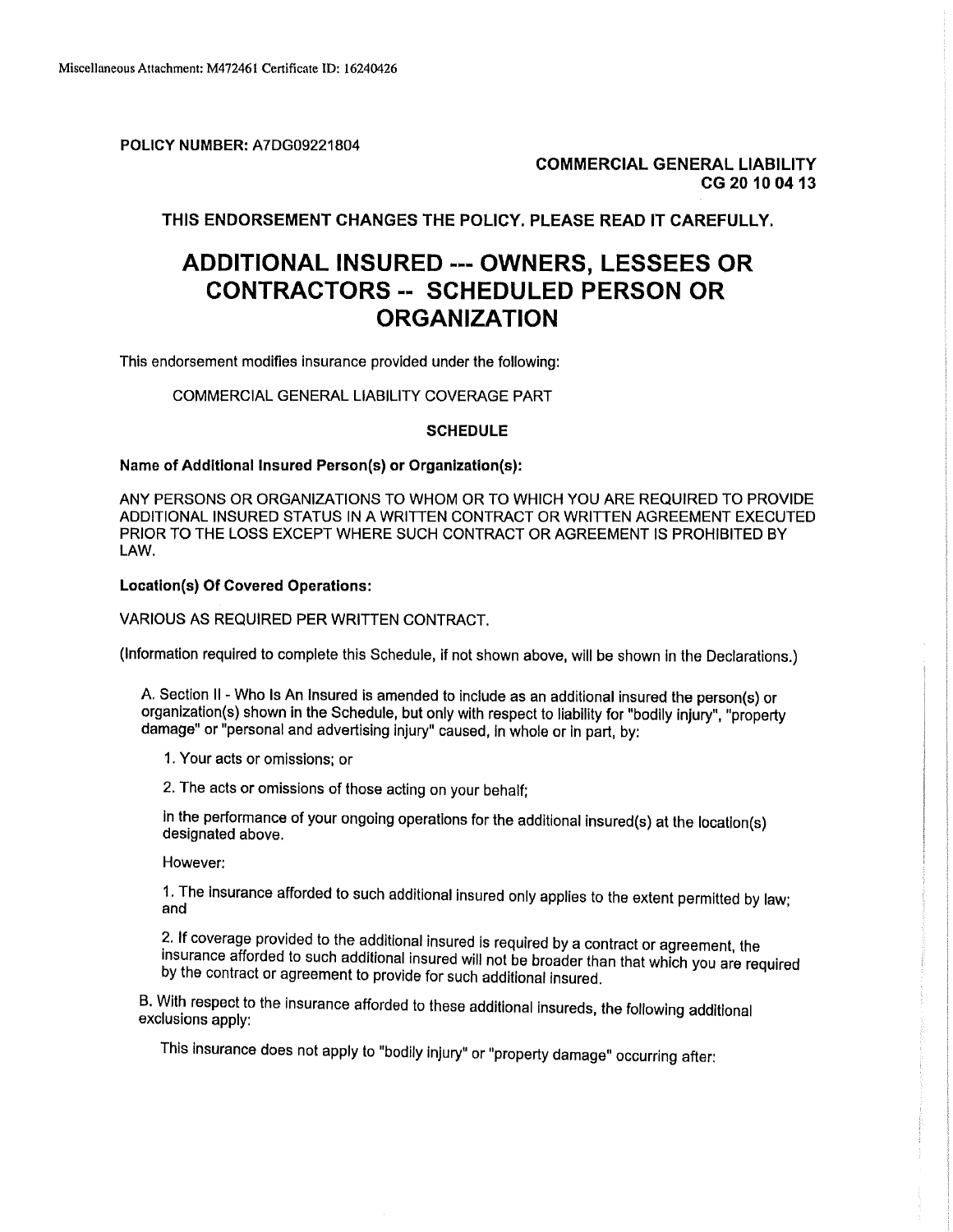1. All work, including materials, parts or equipment furnished in connection with such work, on the project (other than service, maintenance or repairs) to be performed by or on behalf of the additional insured(s) at the location of the covered operations has been completed; or

2. That portion of "your work" out of which the injury or damage arises has been put to its intended use by any person or organization other than another contractor or subcontractor engaged in performing operations for a principal as a part of the same project.

C. With respect to the insurance afforded to these additional insureds, the following is added to Section III - Limits Of Insurance:

If coverage provided to the additional insured is required by a contract or agreement, the most we will pay on behalf of the additional insured is the amount of insurance:

1. Required by the contract or agreement; or

2. Available under the applicable Limits of Insurance shown in the Declarations;

whichever is less.

This endorsement shall not increase the applicable Limits of Insurance shown in the Declarations.

CG20100413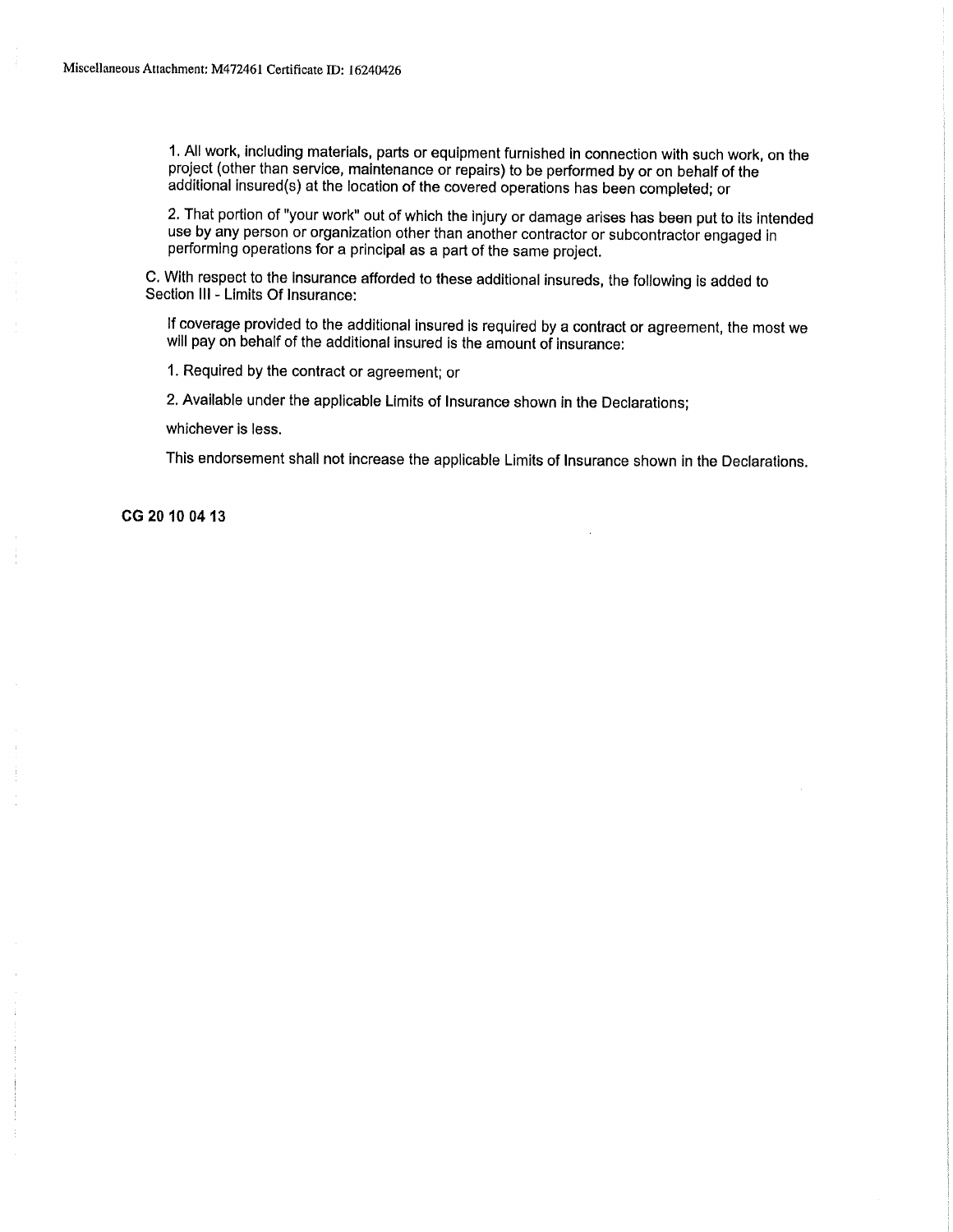POLICY NUMBER: A7DG09221804

COMMERCIAL GENERAL LIABILITY CG 2037 04 13

THIS ENDORSEMENT CHANGES THE POLICY. PLEASE READ IT CAREFULLY.

## ADDITIONAL INSURED - OWNERS, LESSEES OR CONTRACTORS - COMPLETED OPERATIONS

This endorsement modifies insurance provided under the following:

#### COMMERCIAL GENERAL LIABILITY COVERAGE PART

#### **SCHEDULE**

Name of Additional Insured Person(s) or Organization(s):

ANY PERSONS OR ORGANIZATION TO WHOM OR TO WHICH YOU AR REQUIRED TO PROVIDE ADDITIONAL INSURED STATUS IN A WRITTEN CONTRACT OR WRITTEN AGREEMENT EXECUTED PRIOR TO THE LOSS EXCEPT WHERE SUCH CONTRACT OR AGREEMENT IS PROHIBITED BY LAW.

Location And Description of Completed Operations:

VARIOUS AS REQUIRED BY WRITTEN CONTRACT.

(Information required to complete this Schedule, if not shown above will be shown in the Declarations.)

A. Section II - Who Is An Insured is amended to include as an additional insured the person(s) or organization(s) shown in the Schedule, but only with respect to liability for "bodily injury" or "property damage" caused, in whole or in part, by "your work" at the location designated and described in the Schedule of this endorsement performed for that additional insured and included in the "products-completed operations hazard".

However:

1. The insurance afforded to such additional insured only applies to the extent permitted by law; and

2. If coverage provided to the additional insured is required by a contract or agreement, the insurance afforded to such additional insured will not be broader than that which you are required by the contract or agreement to provide for such additional insured.

B. With respect to the insurance afforded to these additional insureds, the following is added to Section III - Limits Of Insurance:

If coverage provided to the additional insured is required by a contract or agreement, the most we will pay on behalf of the additional insured is the amount of insurance:

1. Required by the contract or agreement; or

2. Available under the applicable Limits of Insurance shown In the Declarations;

whichever is less,

This endorsement shall not increase the applicable Limits of Insurance shown in the Declarations.

CG 20 37 04 13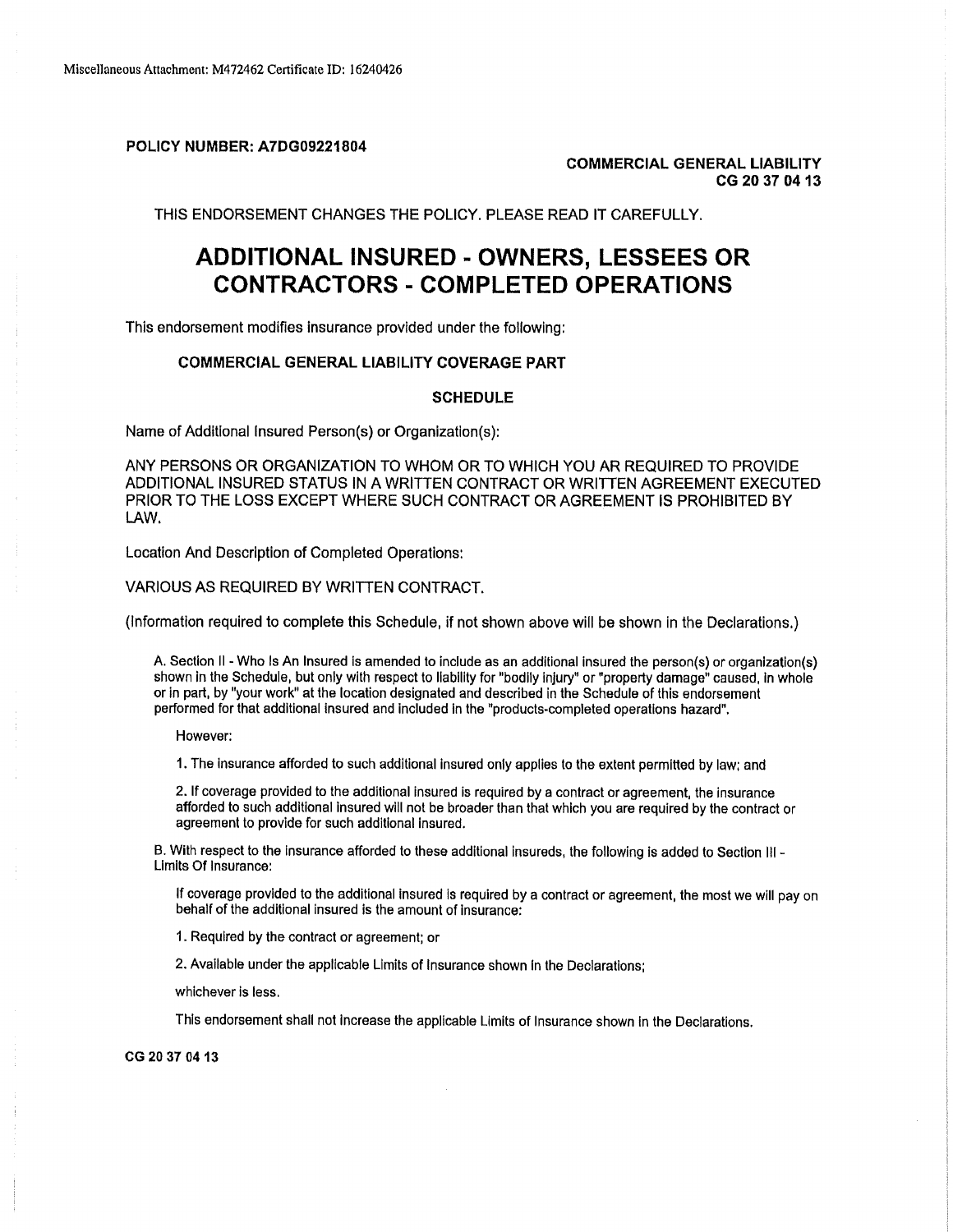## Policy Number: A7CA09221804

### OLD REPUBLIC GENERAL INSURANCE CORPORATION

## ADDITIONAL INSURED-PRIMARYAND NON-CONTRIBUTORY

THIS ENDORSEMENT CHANGES THE POLICY. PLEASE READ IT CAREFULLY.

THIS ENDORSEMENT MODIFIES INSURANCE PROVIDED UNDER THE FOLLOWING:

#### BUSINESS AUTO COVERAGE FORM

With respect to coverage provided by this endorsement, the provisions of the Coverage Form apply unless modified by this endorsement.

This endorsement identifies person(s) or organization(s) who are "insureds" under the Who Is An Insured Provision of the Coverage Form. This endorsement does not alter coverage provided in the Coverage Form,

This endorsement changes the policy effective on the inception date of the policy unless another date is indicated below.

#### **SCHEDULE**

Name of Person(s) or Organization(s) :

WHERE REQUIRED BY WRITTEN CONTRACT

(If no entry appears above, information required to complete this endorsement will be shown in the Declarations as applicable to the endorsement.)

Each person or organization shown in the Schedule is an "insured" for Liability Coverage, but only to the extent that person or organization qualifies as an "insured" under the Who Is An Insured Provision contained in Section II of the Coverage Form.

If the person or organization shown in the schedule qualifies as an 'insured' for Liability Coverage, and they have coverage as a first named insured under another policy, this policy is primary to and non-contributory with that other insurance.

All other terms, conditions, and exclusions apply.

CAENGN00440212